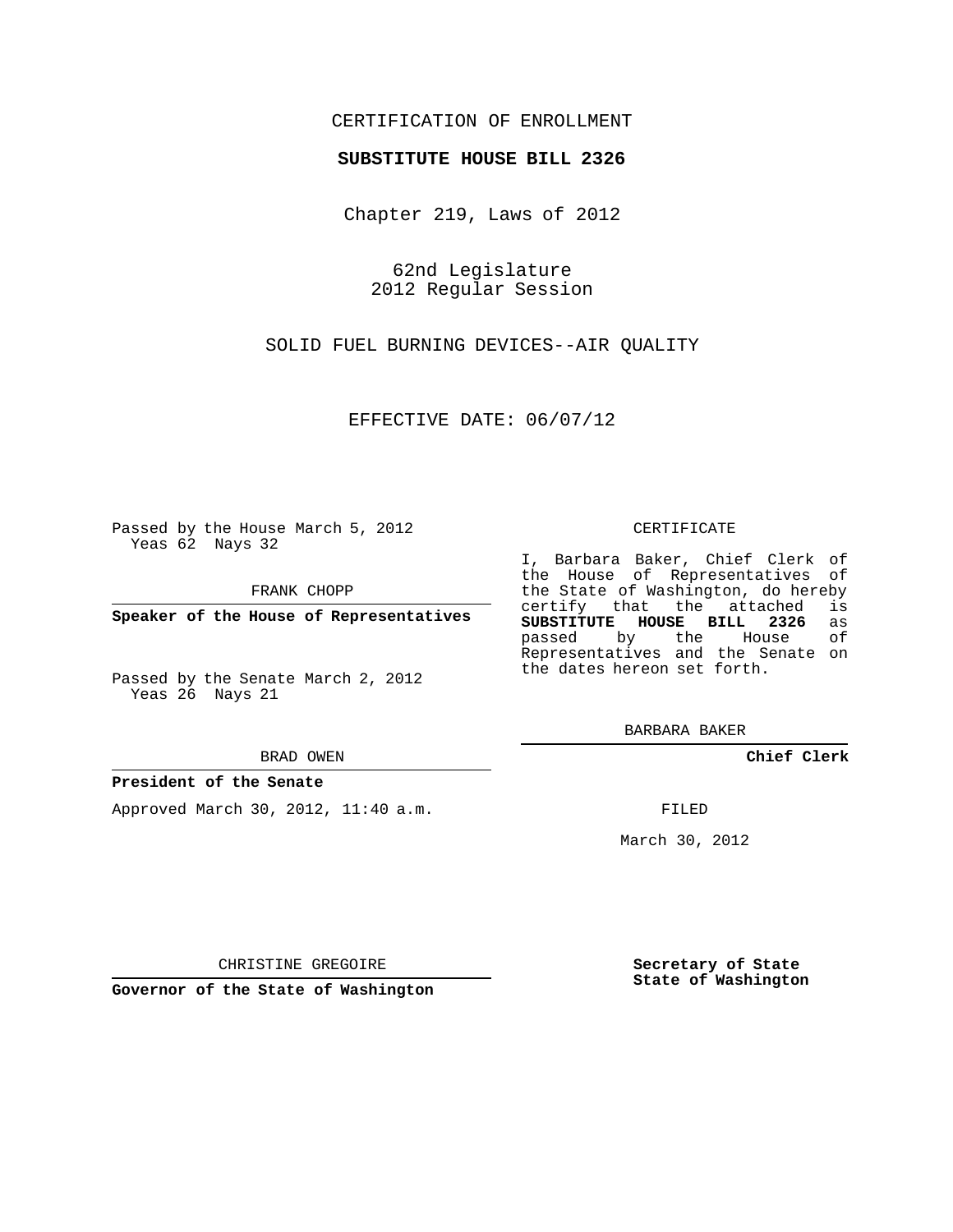# **SUBSTITUTE HOUSE BILL 2326** \_\_\_\_\_\_\_\_\_\_\_\_\_\_\_\_\_\_\_\_\_\_\_\_\_\_\_\_\_\_\_\_\_\_\_\_\_\_\_\_\_\_\_\_\_

\_\_\_\_\_\_\_\_\_\_\_\_\_\_\_\_\_\_\_\_\_\_\_\_\_\_\_\_\_\_\_\_\_\_\_\_\_\_\_\_\_\_\_\_\_

## AS AMENDED BY THE SENATE

Passed Legislature - 2012 Regular Session

# **State of Washington 62nd Legislature 2012 Regular Session**

**By** House Environment (originally sponsored by Representatives Darneille, Fitzgibbon, Upthegrove, Seaquist, Moscoso, Green, Kagi, Billig, Tharinger, Pollet, Wylie, Reykdal, McCoy, Eddy, Hunt, and Lytton)

READ FIRST TIME 01/27/12.

 AN ACT Relating to protecting air quality that is impacted by high emitting solid fuel burning devices; amending RCW 70.94.473 and 70.94.477; adding a new section to chapter 70.94 RCW; and providing an expiration date.

5 BE IT ENACTED BY THE LEGISLATURE OF THE STATE OF WASHINGTON:

 6 **Sec. 1.** RCW 70.94.473 and 2008 c 40 s 1 are each amended to read 7 as follows:

 8 (1) Any person in a residence or commercial establishment which has 9 an adequate source of heat without burning wood shall:

10 (a) Not burn wood in any solid fuel burning device whenever the 11 department has determined under RCW 70.94.715 that any air pollution 12 episode exists in that area;

 (b) Not burn wood in any solid fuel burning device except those which are either Oregon department of environmental quality phase II or United States environmental protection agency certified or certified by the department under RCW 70.94.457(1) or a pellet stove either certified or issued an exemption by the United States environmental protection agency in accordance with Title 40, Part 60 of the code of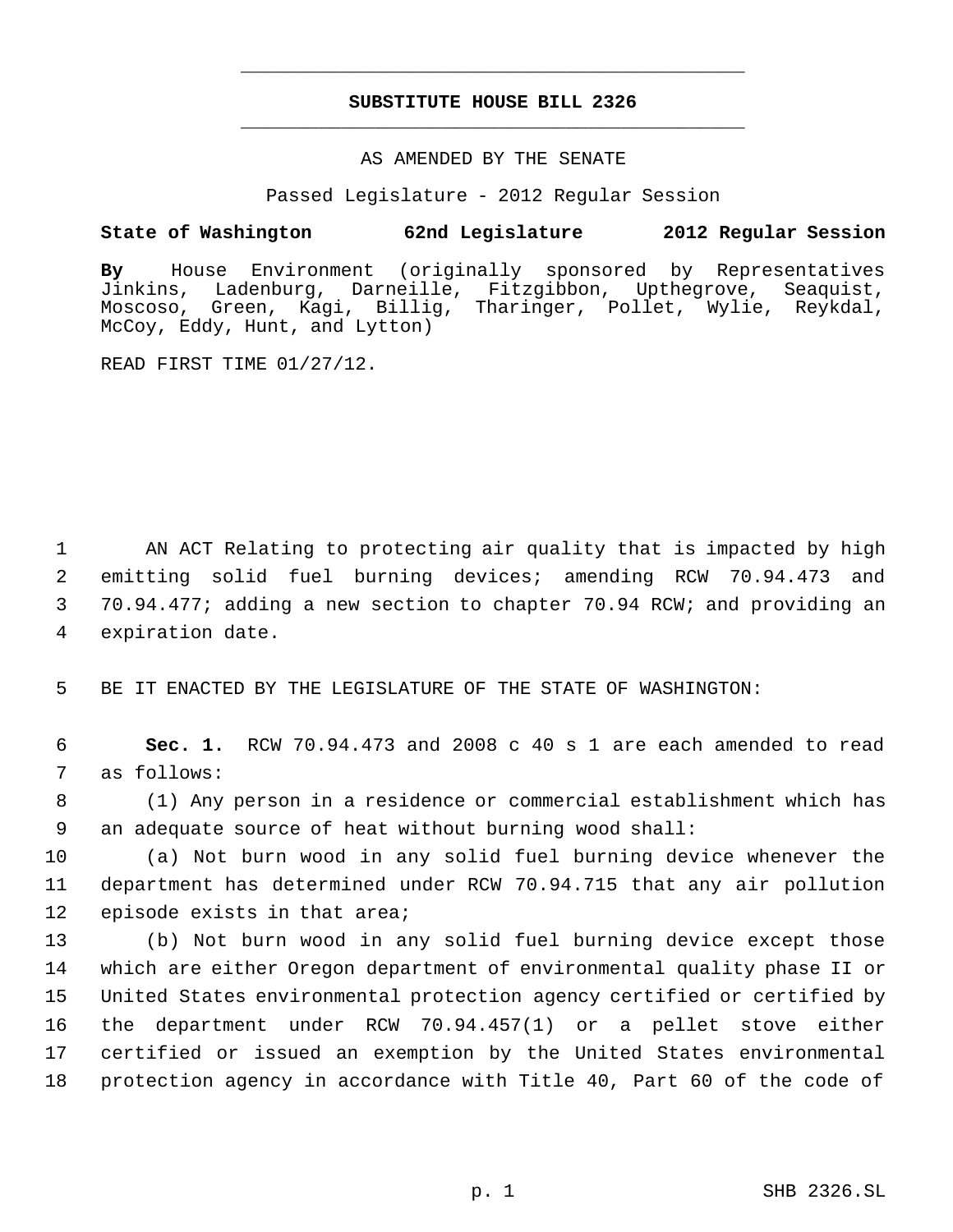federal regulations, in the geographical area and for the period of time that a first stage of impaired air quality has been determined, by the department or any authority, for that area.

 (i) A first stage of impaired air quality is reached when forecasted meteorological conditions are predicted to cause fine particulate levels to exceed thirty-five micrograms per cubic meter, measured on a twenty-four hour average, within forty-eight hours, except for areas of fine particulate nonattainment or areas at risk for 9 fine particulate nonattainment;

10 (ii) A first stage burn ban for impaired air quality may be called 11 for a county containing fine particulate nonattainment areas or areas 12 at risk for fine particulate nonattainment, and when feasible only for 13 the necessary portions of the county, when forecasted meteorological conditions are predicted to cause fine particulate levels to reach or 15 exceed thirty micrograms per cubic meter, measured on a twenty-four 16 hour average, within seventy-two hours; and

 (c)(i) Not burn wood in any solid fuel burning device in a geographical area and for the period of time that a second stage of impaired air quality has been determined by the department or any authority, for that area. A second stage of impaired air quality is reached when a first stage of impaired air quality has been in force and has not been sufficient to reduce the increasing fine particulate pollution trend, fine particulates are at an ambient level of twenty- five micrograms per cubic meter measured on a twenty-four hour average, and forecasted meteorological conditions are not expected to allow levels of fine particulates to decline below twenty-five micrograms per cubic meter for a period of twenty-four hours or more from the time that the fine particulates are measured at the trigger level.

 (ii) A second stage burn ban may be called without calling a first stage burn ban only when all of the following occur and shall require the department or the local air pollution control authority calling a second stage burn ban under this subsection to comply with the 33 requirements of subsection  $((+4))$   $(3)$  of this section:

 (A) Fine particulate levels have reached or exceeded twenty-five micrograms per cubic meter, measured on a twenty-four hour average;

 (B) Meteorological conditions have caused fine particulate levels to rise rapidly;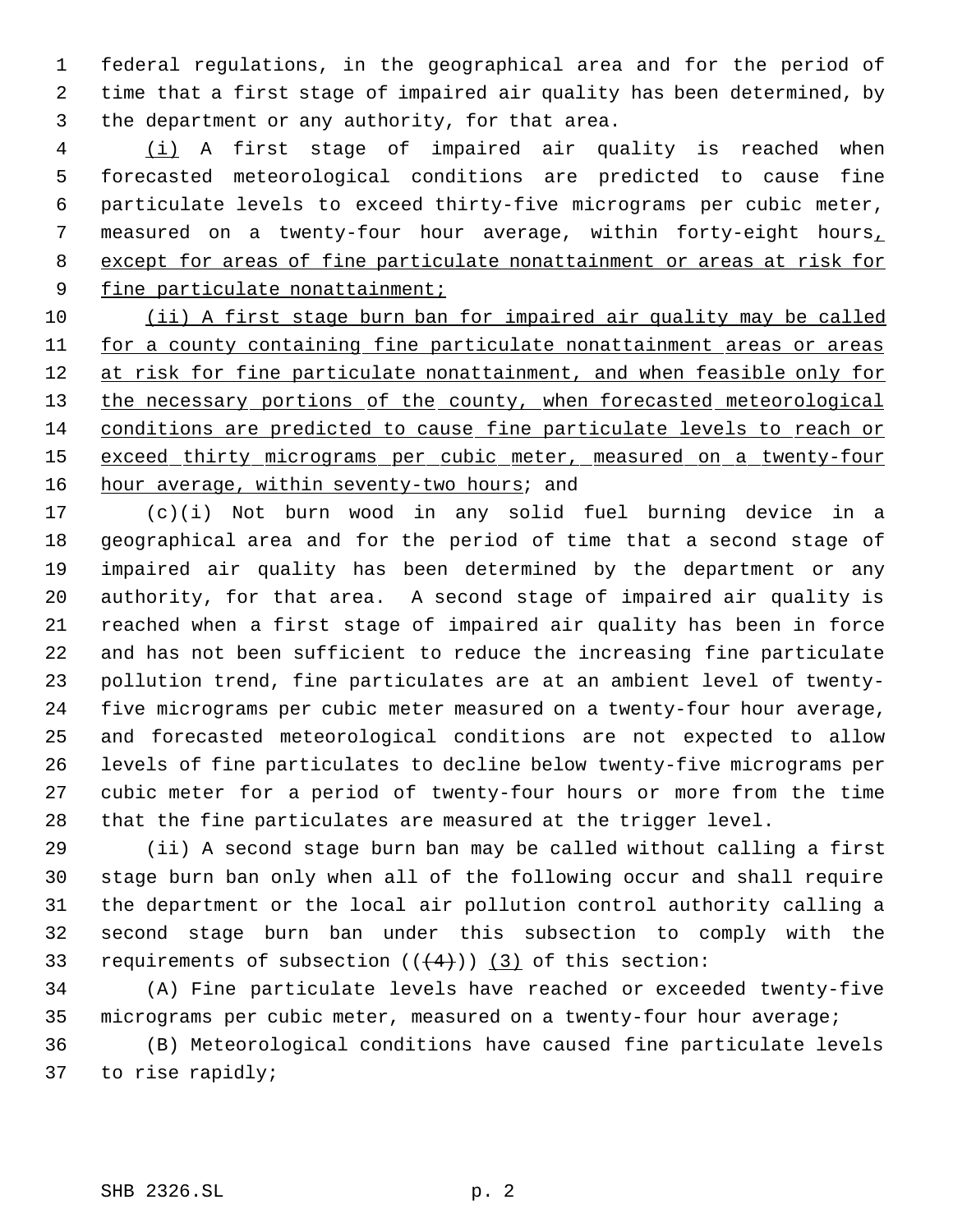(C) Meteorological conditions are predicted to cause fine particulate levels to exceed the thirty-five micrograms per cubic meter, measured on a twenty-four hour average, within twenty-four hours; and

 (D) Meteorological conditions are highly likely to prevent sufficient dispersion of fine particulate.

 (iii) In fine particulate nonattainment areas or areas at risk for fine particulate nonattainment, a second stage burn ban may be called 9 for the county containing the nonattainment area or areas at risk for nonattainment, and when feasible only for the necessary portions of the 11 county, without calling a first stage burn ban only when (c)(ii)(A), 12 (B), and (D) of this subsection have been met and meteorological 13 conditions are predicted to cause fine particulate levels to reach or exceed thirty micrograms per cubic meter, measured on a twenty-four 15 hour average, within twenty-four hours.

 (2) Actions of the department and local air pollution control authorities under this section shall preempt actions of other state agencies and local governments for the purposes of controlling air pollution from solid fuel burning devices, except where authorized by chapter 199, Laws of 1991.

 (3) The department or any local air pollution control authority that has called a second stage burn ban under the authority of subsection (1)(c)(ii) of this section shall, within ninety days, prepare a written report describing:

 (a) The meteorological conditions that resulted in their calling 26 the second stage burn ban;

 (b) Whether the agency could have taken actions to avoid calling a 28 second stage burn ban without calling a first stage burn ban; and

 (c) Any changes the department or authority is making to its procedures of calling first stage and second stage burn bans to avoid calling a second stage burn ban without first calling a first stage burn ban.

 After consulting with affected parties, the department shall prescribe the format of such a report and may also require additional information be included in the report. All reports shall be sent to the department and the department shall keep the reports on file for not less than five years and available for public inspection and copying in accordance with RCW 42.56.090.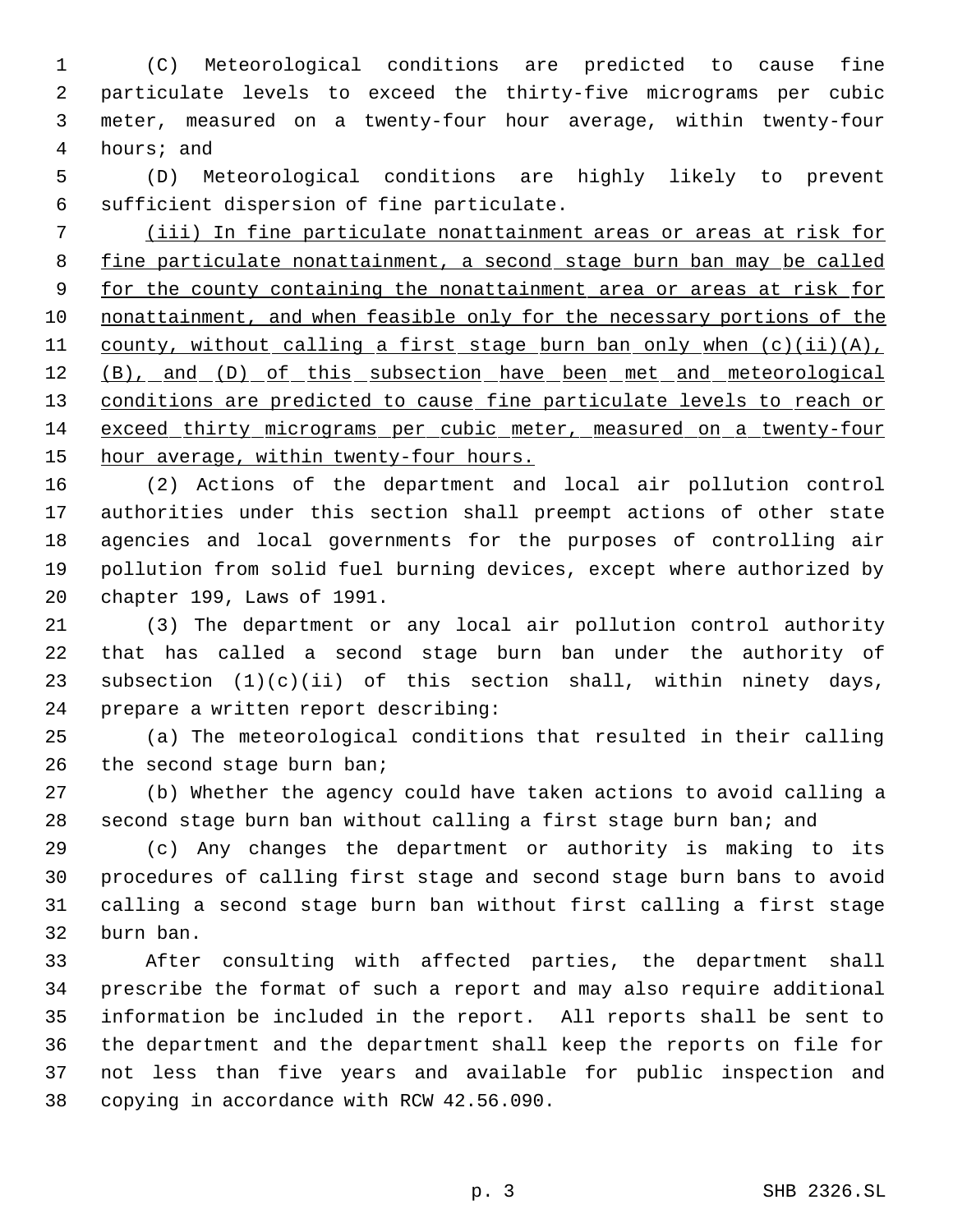(4) ((The department and local air pollution control authorities shall evaluate the effectiveness of the burn ban programs contained in this section in avoiding fine particulate levels to exceed thirty-five 4 micrograms per cubic meter, measured on a twenty-four hour average, and 5 provide a joint report of the results to the legislature by September 6 1, -2011.)) For the purposes of this act, an area at risk for nonattainment means an area where the three-year average of the annual ninety-eighth percentile of twenty-four hour fine particulate values is 9 greater than twenty-nine micrograms per cubic meter, based on the years 2008 through 2010 monitoring data. **Sec. 2.** RCW 70.94.477 and 2009 c 282 s 1 are each amended to read as follows:

 (1) Unless allowed by rule under chapter 34.05 RCW, a person shall not cause or allow any of the following materials to be burned in any residential solid fuel burning device:

- 16 (a) Garbage;
- (b) Treated wood;
- (c) Plastics;
- (d) Rubber products;
- (e) Animals;
- (f) Asphaltic products;
- (g) Waste petroleum products;
- (h) Paints; or

 (i) Any substance, other than properly seasoned fuel wood, which normally emits dense smoke or obnoxious odors.

 (2) To achieve and maintain attainment in areas of nonattainment for fine particulates in accordance with section 172 of the federal clean air act, a local air pollution control authority or the department may, after meeting requirements in subsection (3) of this section, prohibit the use of solid fuel burning devices, except:

 (a) Fireplaces as defined in RCW 70.94.453(3), except if needed to 32 meet federal requirements as a contingency measure in a state 33 implementation plan for a fine particulate nonattainment area;

 (b) Woodstoves meeting the standards set forth in RCW 70.94.473(1)(b); or

(c) Pellet stoves.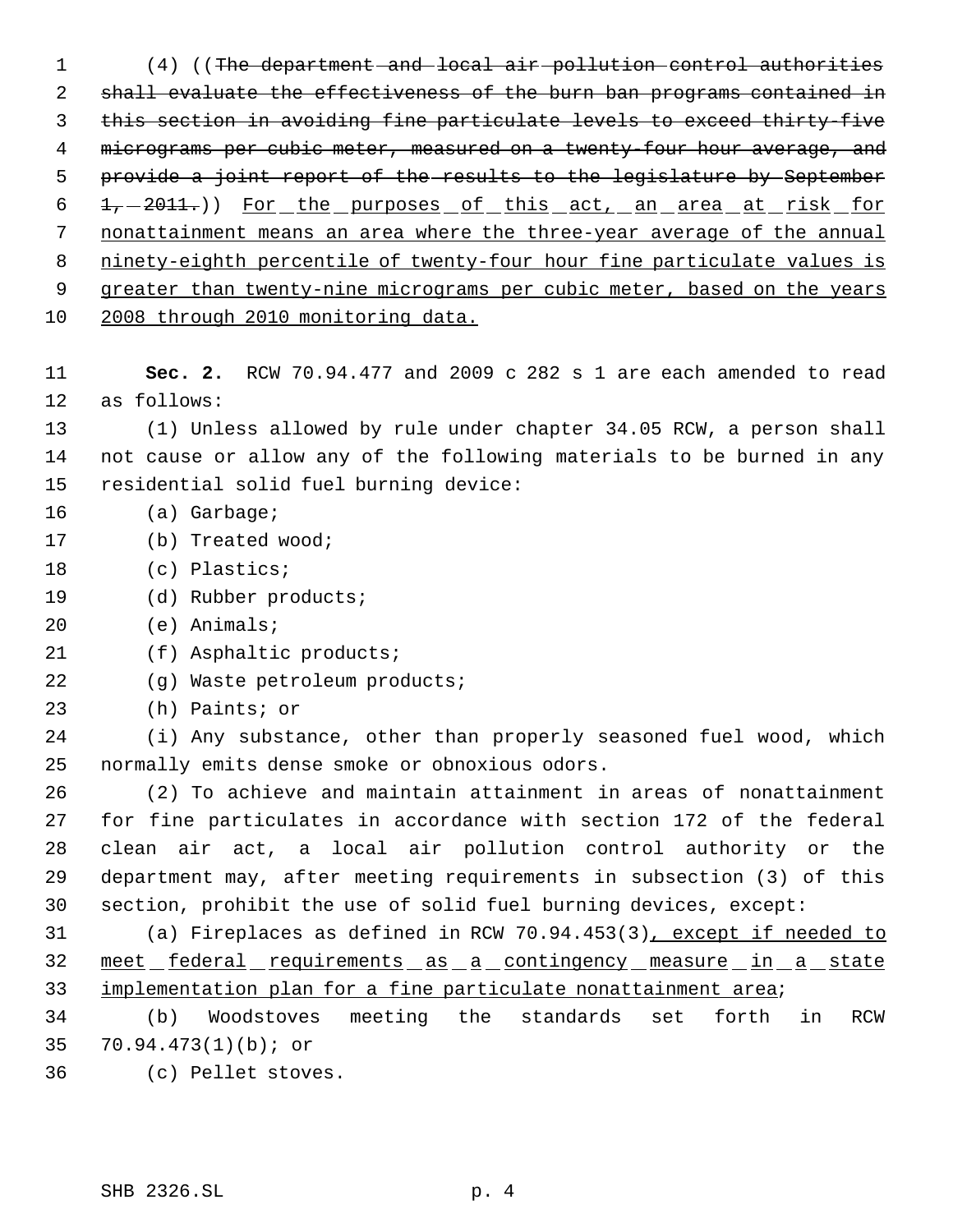(3) Prior to prohibiting the use of solid fuel burning devices under subsection (2) of this section, the department or the local air pollution control authority must:

 (a) Seek input from any city, county, or jurisdictional health department affected by the proposal to prohibit the use of solid fuel burning devices; and

(b) Make written findings that:

 (i) The area is designated as an area of nonattainment for fine particulate matter by the United States environmental protection 10 agency, or is in maintenance status under that designation;

 (ii) Emissions from solid fuel burning devices in the area are a major contributing factor for violating the national ambient air 13 quality standard for fine particulates; and

 (iii) The area has an adequately funded program to assist low- income households to secure an adequate source of heat, which may include woodstoves meeting the requirements of RCW 70.94.453(2).

 (4) If and only if the nonattainment area is within the jurisdiction of the department and the legislative authority of a city or county within the area of nonattainment formally expresses concerns with the department's written findings, then the department must publish on the department's web site the reasons for prohibiting the use of solid fuel burning devices under subsection (2) of this section that includes a response to the concerns expressed by the city or county legislative authority.

 (5) When a local air pollution control authority or the department prohibits the use of solid fuel burning devices as authorized by this section, the cities, counties, and jurisdictional health departments serving the area shall cooperate with the department or local air pollution control authority as the department or the local air 30 pollution control authority implements the prohibition. ((However, cooperation shall not include enforcement of this prohibition.)) The responsibility for actual enforcement of the prohibition shall reside solely with the department or the local air pollution control authority. A city, county, or jurisdictional health department serving 35 a fine particulate nonattainment area may agree to assist with enforcement activities.

(6) A prohibition issued by a local air pollution control authority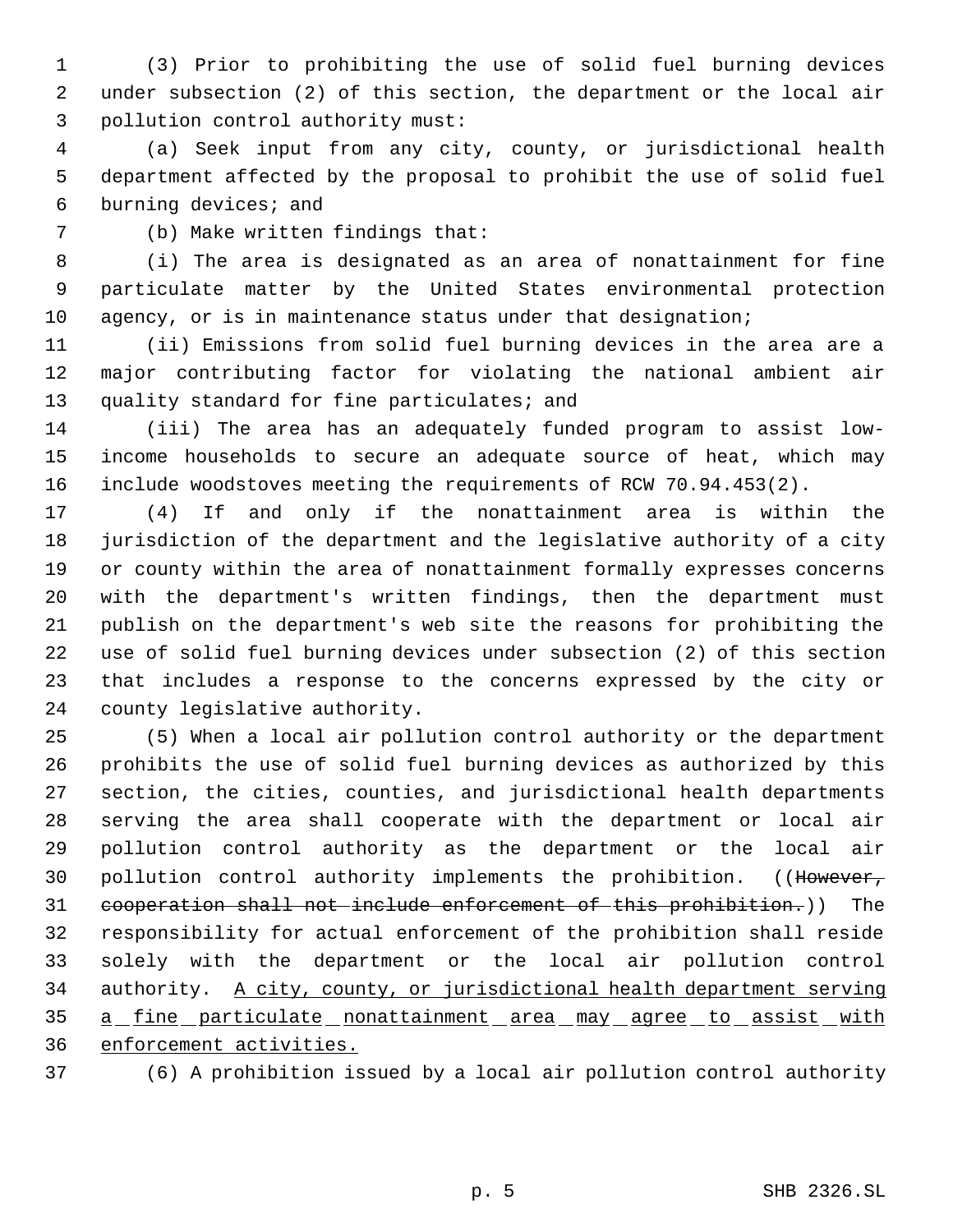1 or the department under this section shall not apply to ((a person in a residence or commercial establishment that does not have an adequate 3 source of heat without burning wood)):

 (a) A person in a residence or commercial establishment that does not have an adequate source of heat without burning wood; or

 (b) A person with a shop or garage that is detached from the main residence or commercial establishment that does not have an adequate source of heat in the detached shop or garage without burning wood.

 (7) On the effective date of this section, and prior to January 1, 2015, the local air pollution control authority or the department shall, within available resources, provide assistance to households using solid fuel burning devices to reduce the emissions from those 13 devices or change out to a lower emission device. Prior to the effective date of a prohibition, as defined in this section, on the use 15 of uncertified stoves, the department or local air pollution control 16 authority shall provide public education in the nonattainment area 17 regarding how households can reduce their emissions through cleaner burning practices, the importance of respecting burn bans, and the opportunities for assistance in obtaining a cleaner device. If the 20 area is designated as a nonattainment area as of January 1, 2015, or if required by the United States environmental protection agency, the local air pollution control authority or the department may prohibit the use of uncertified devices.

24 (8) As used in this section( $(\tau)$ ):

 (a) "Jurisdictional health department" means a city, county, city-county, or district public health department.

27 (b) "Prohibit the use" or "prohibition" may include requiring disclosure of an uncertified device, removal, or rendering inoperable, as may be approved by rule by a local air pollution control authority or the department. The effective date of such a rule may not be prior 31 to January 1, 2015. However, except as provided in RCW 64.06.020 relating to the seller disclosure of wood burning appliances, any such prohibition may not include imposing separate time of sale obligations 34 on the seller or buyer of real estate as part of a real estate transaction.

 NEW SECTION. **Sec. 3.** A new section is added to chapter 70.94 RCW to read as follows: